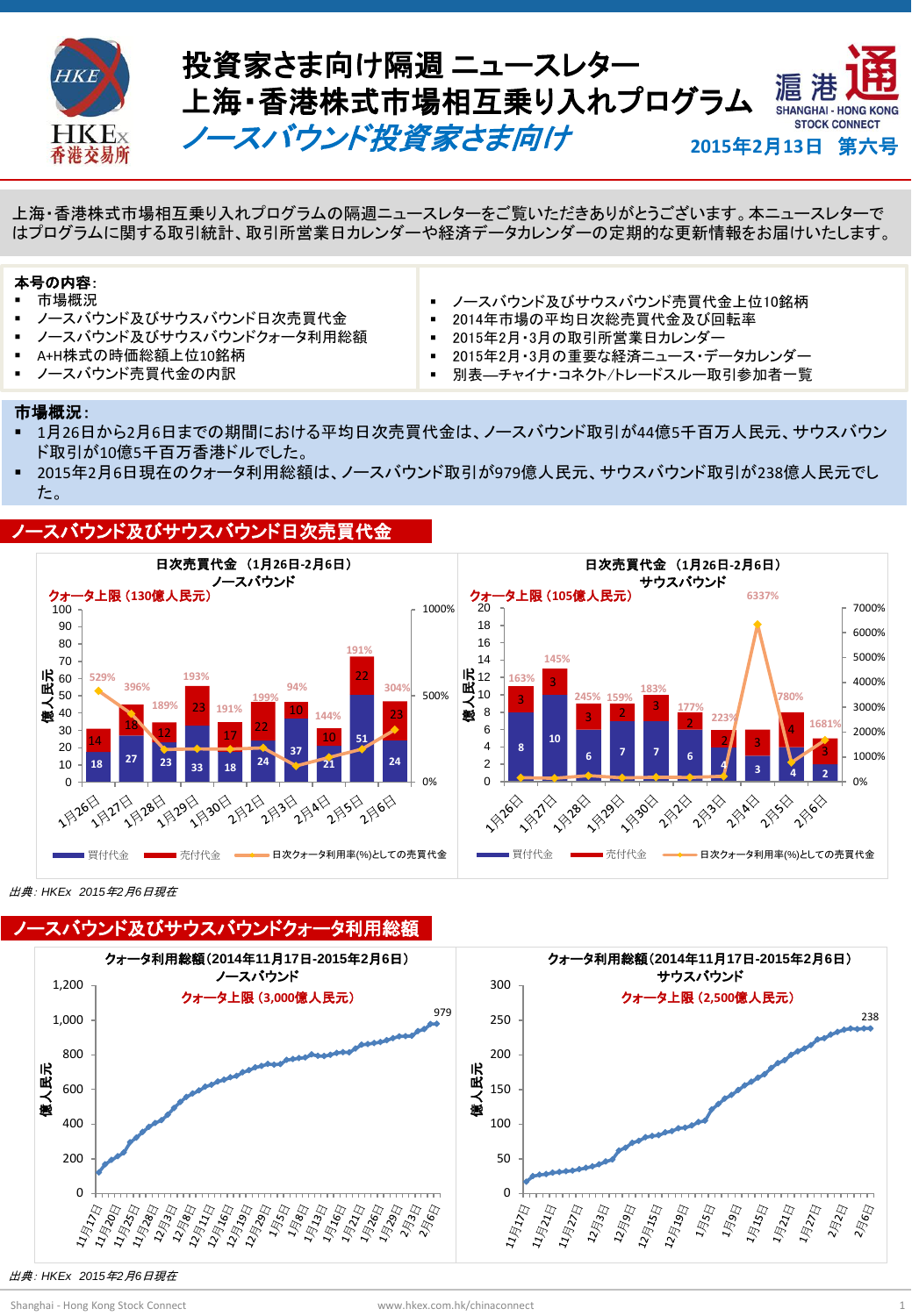#### **A+H**株式の時価総額上位**10**銘柄

| A+H株式の時価総額上位10銘柄                                                            |               |                     |                |                 |                |                   |                |                   |
|-----------------------------------------------------------------------------|---------------|---------------------|----------------|-----------------|----------------|-------------------|----------------|-------------------|
| 銘柄名                                                                         | A+H株式<br>時価総額 | ノースバウンド<br>売買代金     |                | サウスバウンド<br>売買代金 |                | <b>A株</b><br>時価総額 | SSE市場<br>時価総額  | H株の<br>A株に対する     |
| (A+H株式)                                                                     | (億米ドル)        | <b>買</b><br>(百万米ドル) | - 売<br>(百万米ドル) | 買<br>(百万米ドル)    | - 売<br>(百万米ドル) | (億米ドル)            | 順位             | プレミアム/<br>ディスカウント |
| 1. PetroChina                                                               | 3,060         | 16.78               | 12.34          | 12.56           | 11.34          | 2,820             | $\mathbf{1}$   | $-36.63%$         |
| 2. ICBC                                                                     | 2,470         | 124.78              | 86.06          | 0.54            | 5.98           | 1,840             | $\overline{2}$ | 5.06%             |
| 3. China Construction Bank                                                  | 2,040         | 26.74               | 13.44          | 4.86            | 12.35          | 80                | 71             | $-7.45%$          |
| 4. Bank of China                                                            | 1,780         | 67.60               | 43.81          | 8.72            | 7.06           | 1,320             | $\overline{4}$ | $-13.05%$         |
| 5. Agricultural Bank of China                                               | 1,670         | 29.36               | 21.90          | 2.88            | 1.95           | 1,520             | 3              | $-4.47%$          |
| 6. China Life Insurance                                                     | 1,460         | 85.74               | 80.21          | 9.84            | 9.79           | 1,160             | 5              | $-28.89%$         |
| 7. China Petroleum & Chemical Crop                                          | 1,050         | 54.96               | 9.25           | 5.94            | 8.13           | 850               | 6              | $-13.25%$         |
| 8. Ping An Insurance                                                        | 970           | 432.27              | 262.37         | 6.38            | 20.25          | 580               | $\overline{7}$ | $-0.54%$          |
| 9. Bank of Communications                                                   | 660           | 28.30               | 23.92          | 1.50            | 1.35           | 370               | 15             | $-12.24%$         |
| 10. China Merchants Bank                                                    | 580           | 158.46              | 75.94          | 2.24            | 5.23           | 470               | 9              | 0.36%             |
| $H\ddot{\mu}$ : SSE & HKEx as of 6 Feb 2015, Trade Value for 26 Jan – 6 Feb |               |                     |                |                 |                |                   |                |                   |

ノースバウンド売買代金の内訳



注: 取引参加者のカテゴリは、それぞれカテゴリ*A (1*位~*14*位*)*、カテゴリ*B (15*位~*65*位*)*、カテゴリ*C (66*位以下*)*を指します。詳細[はこちらを](http://www.hkex.com.hk/eng/stat/epstat/exreport.htm)ご覧ください。 出典: *HKEx 2015*年*2*月*6*日現在、*1*月*26*日-*2*月*6*日における売買代金。

#### ノースバウンド及びサウスバウンド売買代金上位**10**銘柄

| ノースバウンド総売買代金                                                 | サウスバウンド総売買代金<br>香港株上位10銘柄 |                |      |                  |                                     |                      |                |      |                  |
|--------------------------------------------------------------|---------------------------|----------------|------|------------------|-------------------------------------|----------------------|----------------|------|------------------|
| 銘柄名/<br>銘柄コード                                                | 売買代金<br>(百万<br>米ドル)       | 時価総額<br>(億米ドル) | *PER | 配当<br>利回り<br>(%) | 銘柄名/<br>銘柄コード                       | 売買代金<br>(百万)<br>米ドル) | 時価総額<br>(億米ドル) | *PER | 配当<br>利回り<br>(%) |
| 1. Ping An Insurance<br>(SH. 601318)                         | 694                       | 580            | 14x  | 1.06             | 1. Hanergy Thin Film<br>(HK. 566)   | 78                   | 230            | 46x  | 0.35             |
| 2. CITIC Securities<br>(SH. 600030)                          | 587                       | 450            | 39x  | 0.53             | 2. Minsheng Bank<br>(HK. 1988)      | 66                   | 80             | 6x   | 2.20             |
| 3. Dagin Railway<br>(SH. 601006)                             | 317                       | 230            | 10x  | 4.41             | 3. Haitong Securities<br>(HK. 6837) | 58                   | 30             | 33x  | 0.86             |
| 4. SAIC Motor Corp<br>(SH. 600104)                           | 241                       | 390            | 9x   | 5.45             | 4. China Oilfield<br>(HK. 2883)     | 33                   | 30             | 7x   | 4.40             |
| 5. China Merchants Bank<br>(SH. 600036)                      | 234                       | 470            | 6x   | 4.35             | 5. CITIC Securities<br>(HK. 6030)   | 32                   | 40             | 43x  | 0.74             |
| 6. ICBC<br>(SH. 601398)                                      | 211                       | 1,840          | 5x   | 6.09             | 6. CNBM<br>(HK. 3323)               | 31                   | 30             | 6x   | 2.71             |
| 7. China Pacific Insurance<br>(SH. 601601)                   | 200                       | 310            | 28x  | 1.28             | 7. Geely Automobile<br>(HK. 175)    | 30                   | 40             | 8x   | 1.40             |
| 8. Kweichow Moutai<br>(SH. 600519)                           | 184                       | 320            | 13x  | 2.28             | 8. Shanghai Electric<br>(HK. 2727)  | 30                   | 20             | 19x  | 2.12             |
| 9. Qingdao Haier<br>(SH. 600690)                             | 176                       | 90             | 11x  | 2.40             | 9. Zijin Mining<br>(HK. 2899)       | 28                   | 20             | 19x  | 4.39             |
| 10. China Life Insurance<br>(SH. 601628)                     | 166                       | 1,160          | 37x  | 0.86             | 10. Evergrande<br>(HK. 3333)        | 28                   | 60             | 3x   | 16.56            |
| 出典: SSE(上海証券取引所)及び2015年2月6日現在、1月26日ー2月6日における売買代金。 *実績ベースのPER |                           |                |      |                  |                                     |                      |                |      |                  |

Shanghai - Hong Kong Stock Connect www.hkex.com.hk/chinaconnect 2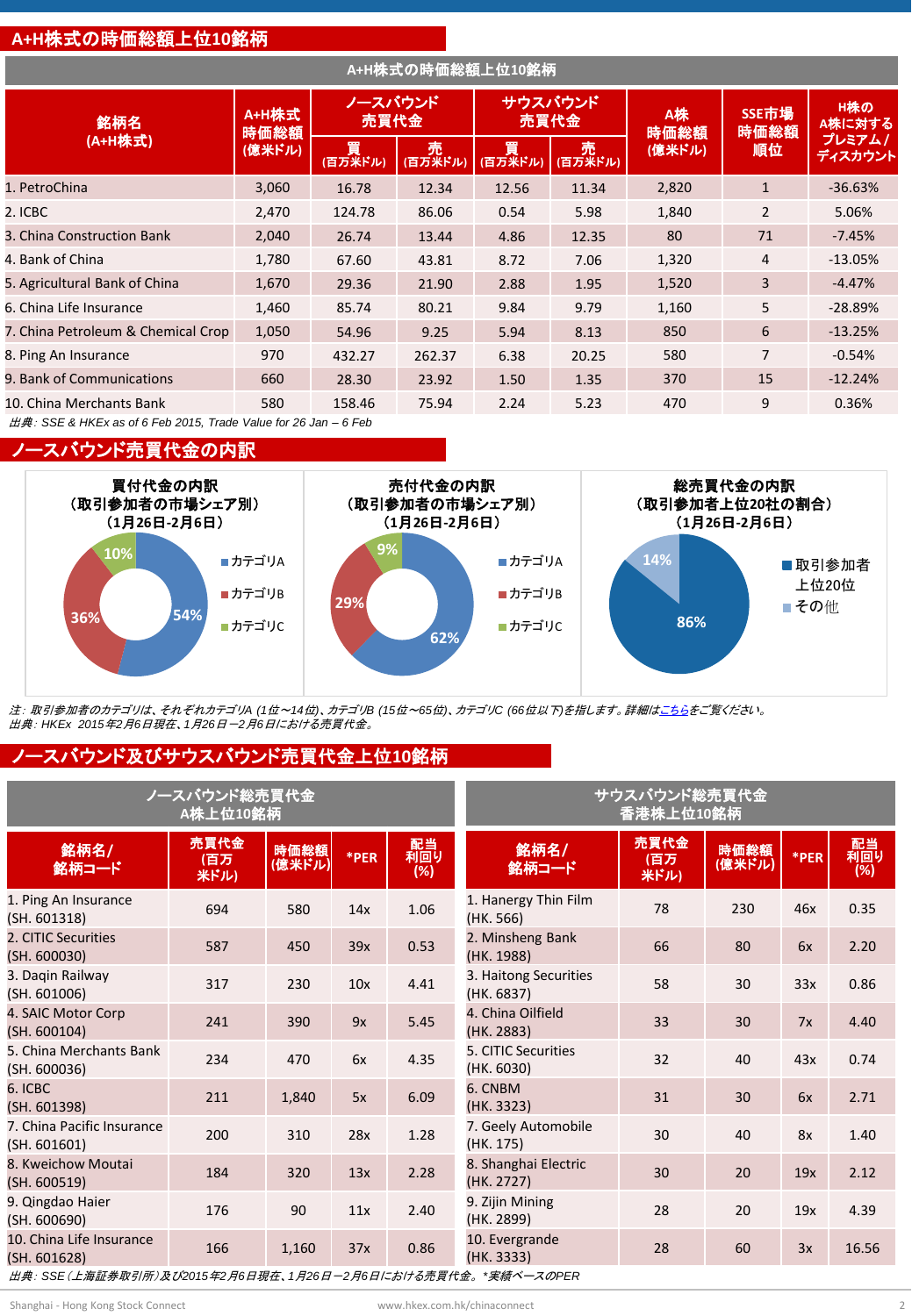

出典: *WFE*(国際取引所連合)及び*HKEx 2014*年*12*月*31*日現在。*HKEx*の*ADT*と回転率の数値には*ETF(*上場投資信託)商品は含みますが、ワラントは除外しています。

#### **2015**年**2**月・**3**月の取引所営業日カレンダー



出典: *SSE*(上海証券取引所) [こちらを](http://www.sse.com.cn/marketservices/hkexsc/home/holiday/)ご覧ください(中国語のみ)、*HKEx* [こちら](http://www.hkex.com.hk/eng/market/sec_tradinfra/chinaconnect/Calendar.htm)をご覧ください。

#### **2015**年**2**月・**3**月の重要な経済ニュース・データカレンダー

|           | 2015年2月·3月 |  |                                                     |  |            |  |                                                 |  |
|-----------|------------|--|-----------------------------------------------------|--|------------|--|-------------------------------------------------|--|
|           | 2015年2月23日 |  | HK:消費者物価指数(総合)(前年比)                                 |  | 2015年2月27日 |  | HK: 香港ドル財政収支<br>HK: 香港ドル通貨供給量<br>M1/M2/M3 (前年比) |  |
| $\bullet$ | 2015年2月25日 |  | CN:香港上海銀行 中国製造業PMI<br>(購買担当者景気指数)<br>HK: 年間GDP(前年比) |  | 2015年3月1日  |  | CN: 製造業PMI(購買担当者景気指数)                           |  |
| $\bullet$ | 2015年2月26日 |  | HK: 輸出額(前年比)<br>HK: 輸入額(前年比)<br>HK: 貿易収支            |  |            |  |                                                 |  |
|           |            |  |                                                     |  |            |  |                                                 |  |

注: *CN –* 中国、 *HK –* 香港

上海・香港株式市場相互乗り入れプログラムに ついてより詳しく知りたい方はこちらをご覧くださ い。

ウェブサイト: [www.hkex.com.hk/chinaconnect](http://www.hkex.com.hk/chinaconnect) Eメール: [info@hkex.com.hk](mailto:info@hkex.com.hk) ニュースレター: [バックナンバー](http://www.hkex.com.hk/eng/market/sec_tradinfra/chinaconnect/Newsletter.htm) ニュースリリース: [2015](http://www.hkex.com.hk/eng/newsconsul/hkexnews/2015/150106news.htm)[年](http://www.hkex.com.hk/eng/newsconsul/hkexnews/2015/150106news.htm)[1](http://www.hkex.com.hk/eng/newsconsul/hkexnews/2015/150106news.htm)[月](http://www.hkex.com.hk/eng/newsconsul/hkexnews/2015/150106news.htm)[6](http://www.hkex.com.hk/eng/newsconsul/hkexnews/2015/150106news.htm)[日](http://www.hkex.com.hk/eng/newsconsul/hkexnews/2015/150106news.htm)

#### 免責事項

本ニュースレターは参考情報としてのみ掲載しており、法務・税務上のアドバイスを意図したものではありません。投資家の皆様におかれましては、上海・ 香港株式市場相互乗り入れプログラムにおいて取引可能な証券を売買される際には十分にご注意いただきますよう、お願いいたします。香港証券取引所 及びその子会社は、本ニュースレターの使用又は依拠に起因する、いかなる損失や損害についても何らの責任を負うものでもありません。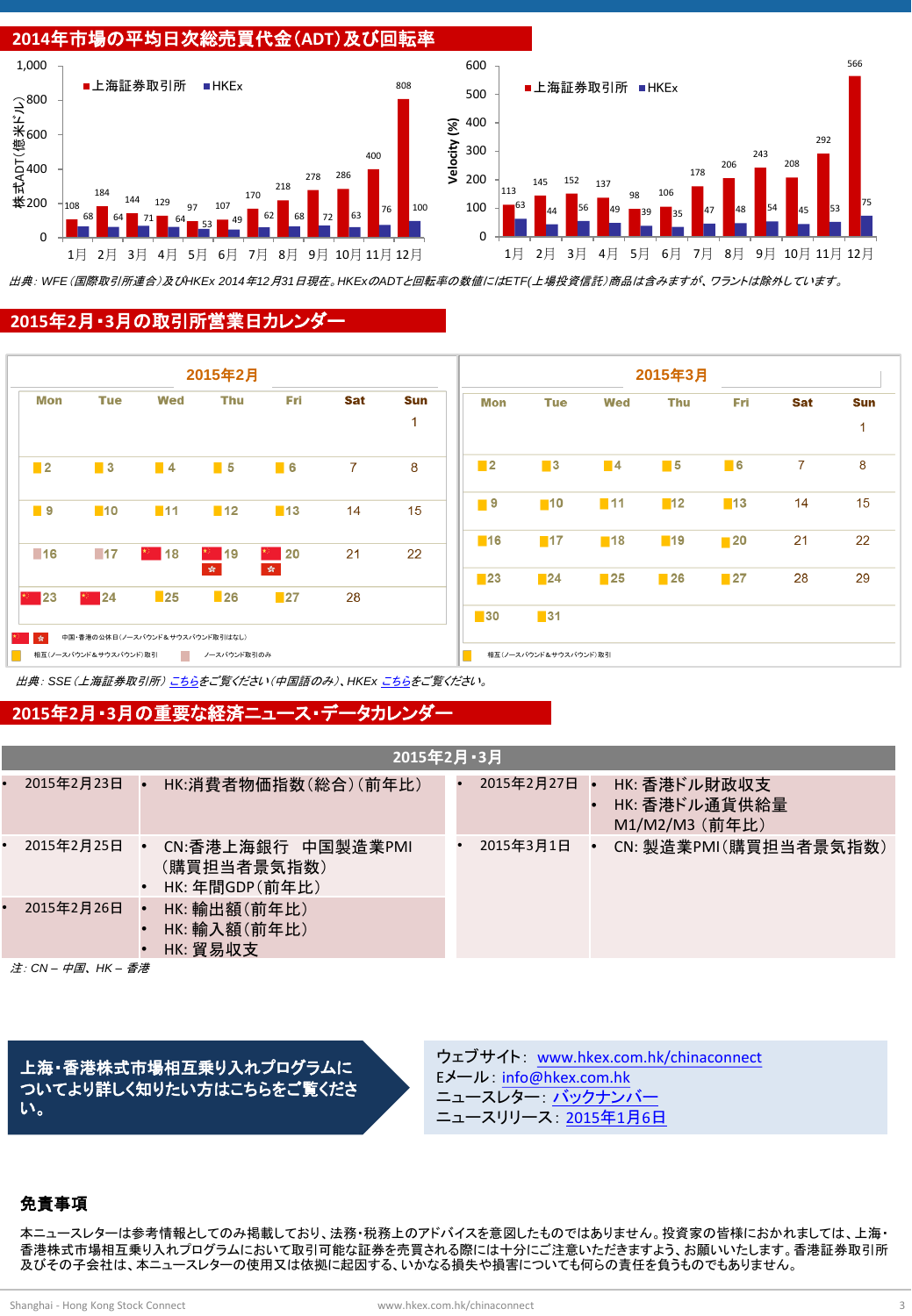### 別表**―**取引参加者

# チャイナ・コネクト取引参加者一覧

| <b>ABCI Securities Company Limited</b><br>GF Securities (Hong Kong) Brokerage Limited Optiver Trading Hong Kong Limited<br>Astrum Capital Management Limited<br>Goldman Sachs (Asia) Securities Limited<br>Orient Securities (Hong Kong) Limited<br>Bali Securities Co. Limited<br><b>Guangdong Securities Limited</b><br>Phillip Securities (Hong Kong) Limited<br>Guodu Securities (Hong Kong) Limited<br>Po Sang Futures Limited<br><b>Barclays Capital Asia Limited</b><br>Guosen Securities (HK) Brokerage Company,<br><b>BNP Paribas Securities (Asia) Limited</b><br>President Securities (Hong Kong) Limited<br>Limited<br><b>BOCI Securities Limited</b><br>Guotai Junan Securities (Hong Kong) Limited<br>Prudential Brokerage Limited<br>Guoyuan Securities Brokerage (Hong Kong)<br><b>BOCOM International Securities Limited</b><br>Qilu International Securities Limited<br>Limited<br>Haitong International Securities Company<br>Bright Smart Securities International (H.K.) Limited<br>Quam Securities Company Limited<br>Limited<br><b>CCB International Securities Limited</b><br>Hang Seng Securities Limited<br><b>Realink Financial Trade Limited</b><br><b>Celestial Securities Limited</b><br>Hani Securities (HK) Limited<br><b>Reorient Capital Markets Limited</b><br>Changjiang Securities Brokerage (HK) Limited<br>Hong Kong International Securities Limited<br>RHB OSK Securities Hong Kong Limited<br><b>Chief Securities Limited</b><br>HSBC Broking Securities (Hong Kong) Limited SG Securities (HK) Limited<br><b>Shacom Securities Limited</b><br>China Everbright Securities (HK) Limited<br><b>HSBC Securities Brokers (Asia) Limited</b><br>China Galaxy International Securities (Hong Kong)<br>Huatai Financial Holdings (Hong Kong) Limited Shenyin Wanguo Securities (H.K.) Limited<br>Co., Limited<br>China International Capital Corporation Hong Kong<br><b>I-Access Investors Limited</b><br><b>Sino Grade Securities Limited</b><br><b>Securities Limited</b><br>China Merchants Securities (HK) Co., Limited<br>ICBC International Securities Limited<br>SinoPac Securities (Asia) Limited<br>China Securities (International) Brokerage<br>Industrial Securities (Hong Kong) Brokerage<br>South China Securities Limited<br>Limited<br>Company Limited<br>Standard Chartered Securities (Hong Kong)<br><b>Instinet Pacific Limited</b><br><b>Chong Hing Securities Limited</b><br>Limited<br><b>Christfund Securities Limited</b><br>J.P. Morgan Broking (Hong Kong) Limited<br>Sun Hung Kai Investment Services Limited<br><b>CIMB Securities Limited</b><br>JTI Securities Limited<br>Susquehanna Hong Kong Limited<br><b>Taifair Securities Limited</b><br>CITIC Securities Brokerage (HK) Limited<br>KGI Securities (Hong Kong) Limited<br>Citigroup Global Markets Asia Limited<br>Kim Eng Securities (Hong Kong) Limited<br>Taiping Securities (HK) Co Limited<br><b>CLSA Limited</b><br>Kingston Securities Limited<br><b>Tanrich Securities Company Limited</b><br>Kuentai Securities (Kam Ngan) Company<br><b>CMB International Securities Limited</b><br>Timber Hill Securities Hong Kong Limited<br>Limited<br><b>CNI Securities Group Limited</b><br>Luk Fook Securities (HK) Limited<br><b>Toyo Securities Asia Limited</b><br>Credit Suisse Securities (Hong Kong) Limited<br>Macquarie Capital Securities Limited<br>Tung Shing Securities (Brokers) Limited<br><b>CSC Securities (HK) Limited</b><br><b>Malahon Securities Limited</b><br>Tung Tai Securities Company Limited<br>Masterlink Securities (Hong Kong) Corporation<br><b>UBS Securities Hong Kong Limited</b><br>Dah Sing Securities Limited<br>Limited<br>Mega Securities (Hong Kong) Company<br>DBS Vickers (Hong Kong) Limited<br>UOB Kay Hian (Hong Kong) Limited<br>Limited<br>Deutsche Securities Asia Limited<br>Merrill Lynch Far East Limited<br><b>Upbest Securities Company Limited</b><br><b>Emperor Securities Limited</b><br>Mirae Asset Wealth Management (HK) Limited Victory Securities Company Limited<br>Essence International Securities (Hong Kong) |  |
|-----------------------------------------------------------------------------------------------------------------------------------------------------------------------------------------------------------------------------------------------------------------------------------------------------------------------------------------------------------------------------------------------------------------------------------------------------------------------------------------------------------------------------------------------------------------------------------------------------------------------------------------------------------------------------------------------------------------------------------------------------------------------------------------------------------------------------------------------------------------------------------------------------------------------------------------------------------------------------------------------------------------------------------------------------------------------------------------------------------------------------------------------------------------------------------------------------------------------------------------------------------------------------------------------------------------------------------------------------------------------------------------------------------------------------------------------------------------------------------------------------------------------------------------------------------------------------------------------------------------------------------------------------------------------------------------------------------------------------------------------------------------------------------------------------------------------------------------------------------------------------------------------------------------------------------------------------------------------------------------------------------------------------------------------------------------------------------------------------------------------------------------------------------------------------------------------------------------------------------------------------------------------------------------------------------------------------------------------------------------------------------------------------------------------------------------------------------------------------------------------------------------------------------------------------------------------------------------------------------------------------------------------------------------------------------------------------------------------------------------------------------------------------------------------------------------------------------------------------------------------------------------------------------------------------------------------------------------------------------------------------------------------------------------------------------------------------------------------------------------------------------------------------------------------------------------------------------------------------------------------------------------------------------------------------------------------------------------------------------------------------------------------------------------------------------------------------------------------------------------------------------------------------------------------------------------------------------------------------------------------------------------------------------------------------------------------------------------------------------------------------------------------------------------------------------------------------------------------------------------------------------------------------------------------------------------------------------------------------------------------------------------------------------------------------------------------------------------------------------|--|
|                                                                                                                                                                                                                                                                                                                                                                                                                                                                                                                                                                                                                                                                                                                                                                                                                                                                                                                                                                                                                                                                                                                                                                                                                                                                                                                                                                                                                                                                                                                                                                                                                                                                                                                                                                                                                                                                                                                                                                                                                                                                                                                                                                                                                                                                                                                                                                                                                                                                                                                                                                                                                                                                                                                                                                                                                                                                                                                                                                                                                                                                                                                                                                                                                                                                                                                                                                                                                                                                                                                                                                                                                                                                                                                                                                                                                                                                                                                                                                                                                                                                                                           |  |
|                                                                                                                                                                                                                                                                                                                                                                                                                                                                                                                                                                                                                                                                                                                                                                                                                                                                                                                                                                                                                                                                                                                                                                                                                                                                                                                                                                                                                                                                                                                                                                                                                                                                                                                                                                                                                                                                                                                                                                                                                                                                                                                                                                                                                                                                                                                                                                                                                                                                                                                                                                                                                                                                                                                                                                                                                                                                                                                                                                                                                                                                                                                                                                                                                                                                                                                                                                                                                                                                                                                                                                                                                                                                                                                                                                                                                                                                                                                                                                                                                                                                                                           |  |
|                                                                                                                                                                                                                                                                                                                                                                                                                                                                                                                                                                                                                                                                                                                                                                                                                                                                                                                                                                                                                                                                                                                                                                                                                                                                                                                                                                                                                                                                                                                                                                                                                                                                                                                                                                                                                                                                                                                                                                                                                                                                                                                                                                                                                                                                                                                                                                                                                                                                                                                                                                                                                                                                                                                                                                                                                                                                                                                                                                                                                                                                                                                                                                                                                                                                                                                                                                                                                                                                                                                                                                                                                                                                                                                                                                                                                                                                                                                                                                                                                                                                                                           |  |
|                                                                                                                                                                                                                                                                                                                                                                                                                                                                                                                                                                                                                                                                                                                                                                                                                                                                                                                                                                                                                                                                                                                                                                                                                                                                                                                                                                                                                                                                                                                                                                                                                                                                                                                                                                                                                                                                                                                                                                                                                                                                                                                                                                                                                                                                                                                                                                                                                                                                                                                                                                                                                                                                                                                                                                                                                                                                                                                                                                                                                                                                                                                                                                                                                                                                                                                                                                                                                                                                                                                                                                                                                                                                                                                                                                                                                                                                                                                                                                                                                                                                                                           |  |
|                                                                                                                                                                                                                                                                                                                                                                                                                                                                                                                                                                                                                                                                                                                                                                                                                                                                                                                                                                                                                                                                                                                                                                                                                                                                                                                                                                                                                                                                                                                                                                                                                                                                                                                                                                                                                                                                                                                                                                                                                                                                                                                                                                                                                                                                                                                                                                                                                                                                                                                                                                                                                                                                                                                                                                                                                                                                                                                                                                                                                                                                                                                                                                                                                                                                                                                                                                                                                                                                                                                                                                                                                                                                                                                                                                                                                                                                                                                                                                                                                                                                                                           |  |
|                                                                                                                                                                                                                                                                                                                                                                                                                                                                                                                                                                                                                                                                                                                                                                                                                                                                                                                                                                                                                                                                                                                                                                                                                                                                                                                                                                                                                                                                                                                                                                                                                                                                                                                                                                                                                                                                                                                                                                                                                                                                                                                                                                                                                                                                                                                                                                                                                                                                                                                                                                                                                                                                                                                                                                                                                                                                                                                                                                                                                                                                                                                                                                                                                                                                                                                                                                                                                                                                                                                                                                                                                                                                                                                                                                                                                                                                                                                                                                                                                                                                                                           |  |
|                                                                                                                                                                                                                                                                                                                                                                                                                                                                                                                                                                                                                                                                                                                                                                                                                                                                                                                                                                                                                                                                                                                                                                                                                                                                                                                                                                                                                                                                                                                                                                                                                                                                                                                                                                                                                                                                                                                                                                                                                                                                                                                                                                                                                                                                                                                                                                                                                                                                                                                                                                                                                                                                                                                                                                                                                                                                                                                                                                                                                                                                                                                                                                                                                                                                                                                                                                                                                                                                                                                                                                                                                                                                                                                                                                                                                                                                                                                                                                                                                                                                                                           |  |
|                                                                                                                                                                                                                                                                                                                                                                                                                                                                                                                                                                                                                                                                                                                                                                                                                                                                                                                                                                                                                                                                                                                                                                                                                                                                                                                                                                                                                                                                                                                                                                                                                                                                                                                                                                                                                                                                                                                                                                                                                                                                                                                                                                                                                                                                                                                                                                                                                                                                                                                                                                                                                                                                                                                                                                                                                                                                                                                                                                                                                                                                                                                                                                                                                                                                                                                                                                                                                                                                                                                                                                                                                                                                                                                                                                                                                                                                                                                                                                                                                                                                                                           |  |
|                                                                                                                                                                                                                                                                                                                                                                                                                                                                                                                                                                                                                                                                                                                                                                                                                                                                                                                                                                                                                                                                                                                                                                                                                                                                                                                                                                                                                                                                                                                                                                                                                                                                                                                                                                                                                                                                                                                                                                                                                                                                                                                                                                                                                                                                                                                                                                                                                                                                                                                                                                                                                                                                                                                                                                                                                                                                                                                                                                                                                                                                                                                                                                                                                                                                                                                                                                                                                                                                                                                                                                                                                                                                                                                                                                                                                                                                                                                                                                                                                                                                                                           |  |
|                                                                                                                                                                                                                                                                                                                                                                                                                                                                                                                                                                                                                                                                                                                                                                                                                                                                                                                                                                                                                                                                                                                                                                                                                                                                                                                                                                                                                                                                                                                                                                                                                                                                                                                                                                                                                                                                                                                                                                                                                                                                                                                                                                                                                                                                                                                                                                                                                                                                                                                                                                                                                                                                                                                                                                                                                                                                                                                                                                                                                                                                                                                                                                                                                                                                                                                                                                                                                                                                                                                                                                                                                                                                                                                                                                                                                                                                                                                                                                                                                                                                                                           |  |
|                                                                                                                                                                                                                                                                                                                                                                                                                                                                                                                                                                                                                                                                                                                                                                                                                                                                                                                                                                                                                                                                                                                                                                                                                                                                                                                                                                                                                                                                                                                                                                                                                                                                                                                                                                                                                                                                                                                                                                                                                                                                                                                                                                                                                                                                                                                                                                                                                                                                                                                                                                                                                                                                                                                                                                                                                                                                                                                                                                                                                                                                                                                                                                                                                                                                                                                                                                                                                                                                                                                                                                                                                                                                                                                                                                                                                                                                                                                                                                                                                                                                                                           |  |
|                                                                                                                                                                                                                                                                                                                                                                                                                                                                                                                                                                                                                                                                                                                                                                                                                                                                                                                                                                                                                                                                                                                                                                                                                                                                                                                                                                                                                                                                                                                                                                                                                                                                                                                                                                                                                                                                                                                                                                                                                                                                                                                                                                                                                                                                                                                                                                                                                                                                                                                                                                                                                                                                                                                                                                                                                                                                                                                                                                                                                                                                                                                                                                                                                                                                                                                                                                                                                                                                                                                                                                                                                                                                                                                                                                                                                                                                                                                                                                                                                                                                                                           |  |
|                                                                                                                                                                                                                                                                                                                                                                                                                                                                                                                                                                                                                                                                                                                                                                                                                                                                                                                                                                                                                                                                                                                                                                                                                                                                                                                                                                                                                                                                                                                                                                                                                                                                                                                                                                                                                                                                                                                                                                                                                                                                                                                                                                                                                                                                                                                                                                                                                                                                                                                                                                                                                                                                                                                                                                                                                                                                                                                                                                                                                                                                                                                                                                                                                                                                                                                                                                                                                                                                                                                                                                                                                                                                                                                                                                                                                                                                                                                                                                                                                                                                                                           |  |
|                                                                                                                                                                                                                                                                                                                                                                                                                                                                                                                                                                                                                                                                                                                                                                                                                                                                                                                                                                                                                                                                                                                                                                                                                                                                                                                                                                                                                                                                                                                                                                                                                                                                                                                                                                                                                                                                                                                                                                                                                                                                                                                                                                                                                                                                                                                                                                                                                                                                                                                                                                                                                                                                                                                                                                                                                                                                                                                                                                                                                                                                                                                                                                                                                                                                                                                                                                                                                                                                                                                                                                                                                                                                                                                                                                                                                                                                                                                                                                                                                                                                                                           |  |
|                                                                                                                                                                                                                                                                                                                                                                                                                                                                                                                                                                                                                                                                                                                                                                                                                                                                                                                                                                                                                                                                                                                                                                                                                                                                                                                                                                                                                                                                                                                                                                                                                                                                                                                                                                                                                                                                                                                                                                                                                                                                                                                                                                                                                                                                                                                                                                                                                                                                                                                                                                                                                                                                                                                                                                                                                                                                                                                                                                                                                                                                                                                                                                                                                                                                                                                                                                                                                                                                                                                                                                                                                                                                                                                                                                                                                                                                                                                                                                                                                                                                                                           |  |
|                                                                                                                                                                                                                                                                                                                                                                                                                                                                                                                                                                                                                                                                                                                                                                                                                                                                                                                                                                                                                                                                                                                                                                                                                                                                                                                                                                                                                                                                                                                                                                                                                                                                                                                                                                                                                                                                                                                                                                                                                                                                                                                                                                                                                                                                                                                                                                                                                                                                                                                                                                                                                                                                                                                                                                                                                                                                                                                                                                                                                                                                                                                                                                                                                                                                                                                                                                                                                                                                                                                                                                                                                                                                                                                                                                                                                                                                                                                                                                                                                                                                                                           |  |
|                                                                                                                                                                                                                                                                                                                                                                                                                                                                                                                                                                                                                                                                                                                                                                                                                                                                                                                                                                                                                                                                                                                                                                                                                                                                                                                                                                                                                                                                                                                                                                                                                                                                                                                                                                                                                                                                                                                                                                                                                                                                                                                                                                                                                                                                                                                                                                                                                                                                                                                                                                                                                                                                                                                                                                                                                                                                                                                                                                                                                                                                                                                                                                                                                                                                                                                                                                                                                                                                                                                                                                                                                                                                                                                                                                                                                                                                                                                                                                                                                                                                                                           |  |
|                                                                                                                                                                                                                                                                                                                                                                                                                                                                                                                                                                                                                                                                                                                                                                                                                                                                                                                                                                                                                                                                                                                                                                                                                                                                                                                                                                                                                                                                                                                                                                                                                                                                                                                                                                                                                                                                                                                                                                                                                                                                                                                                                                                                                                                                                                                                                                                                                                                                                                                                                                                                                                                                                                                                                                                                                                                                                                                                                                                                                                                                                                                                                                                                                                                                                                                                                                                                                                                                                                                                                                                                                                                                                                                                                                                                                                                                                                                                                                                                                                                                                                           |  |
|                                                                                                                                                                                                                                                                                                                                                                                                                                                                                                                                                                                                                                                                                                                                                                                                                                                                                                                                                                                                                                                                                                                                                                                                                                                                                                                                                                                                                                                                                                                                                                                                                                                                                                                                                                                                                                                                                                                                                                                                                                                                                                                                                                                                                                                                                                                                                                                                                                                                                                                                                                                                                                                                                                                                                                                                                                                                                                                                                                                                                                                                                                                                                                                                                                                                                                                                                                                                                                                                                                                                                                                                                                                                                                                                                                                                                                                                                                                                                                                                                                                                                                           |  |
|                                                                                                                                                                                                                                                                                                                                                                                                                                                                                                                                                                                                                                                                                                                                                                                                                                                                                                                                                                                                                                                                                                                                                                                                                                                                                                                                                                                                                                                                                                                                                                                                                                                                                                                                                                                                                                                                                                                                                                                                                                                                                                                                                                                                                                                                                                                                                                                                                                                                                                                                                                                                                                                                                                                                                                                                                                                                                                                                                                                                                                                                                                                                                                                                                                                                                                                                                                                                                                                                                                                                                                                                                                                                                                                                                                                                                                                                                                                                                                                                                                                                                                           |  |
|                                                                                                                                                                                                                                                                                                                                                                                                                                                                                                                                                                                                                                                                                                                                                                                                                                                                                                                                                                                                                                                                                                                                                                                                                                                                                                                                                                                                                                                                                                                                                                                                                                                                                                                                                                                                                                                                                                                                                                                                                                                                                                                                                                                                                                                                                                                                                                                                                                                                                                                                                                                                                                                                                                                                                                                                                                                                                                                                                                                                                                                                                                                                                                                                                                                                                                                                                                                                                                                                                                                                                                                                                                                                                                                                                                                                                                                                                                                                                                                                                                                                                                           |  |
|                                                                                                                                                                                                                                                                                                                                                                                                                                                                                                                                                                                                                                                                                                                                                                                                                                                                                                                                                                                                                                                                                                                                                                                                                                                                                                                                                                                                                                                                                                                                                                                                                                                                                                                                                                                                                                                                                                                                                                                                                                                                                                                                                                                                                                                                                                                                                                                                                                                                                                                                                                                                                                                                                                                                                                                                                                                                                                                                                                                                                                                                                                                                                                                                                                                                                                                                                                                                                                                                                                                                                                                                                                                                                                                                                                                                                                                                                                                                                                                                                                                                                                           |  |
|                                                                                                                                                                                                                                                                                                                                                                                                                                                                                                                                                                                                                                                                                                                                                                                                                                                                                                                                                                                                                                                                                                                                                                                                                                                                                                                                                                                                                                                                                                                                                                                                                                                                                                                                                                                                                                                                                                                                                                                                                                                                                                                                                                                                                                                                                                                                                                                                                                                                                                                                                                                                                                                                                                                                                                                                                                                                                                                                                                                                                                                                                                                                                                                                                                                                                                                                                                                                                                                                                                                                                                                                                                                                                                                                                                                                                                                                                                                                                                                                                                                                                                           |  |
|                                                                                                                                                                                                                                                                                                                                                                                                                                                                                                                                                                                                                                                                                                                                                                                                                                                                                                                                                                                                                                                                                                                                                                                                                                                                                                                                                                                                                                                                                                                                                                                                                                                                                                                                                                                                                                                                                                                                                                                                                                                                                                                                                                                                                                                                                                                                                                                                                                                                                                                                                                                                                                                                                                                                                                                                                                                                                                                                                                                                                                                                                                                                                                                                                                                                                                                                                                                                                                                                                                                                                                                                                                                                                                                                                                                                                                                                                                                                                                                                                                                                                                           |  |
|                                                                                                                                                                                                                                                                                                                                                                                                                                                                                                                                                                                                                                                                                                                                                                                                                                                                                                                                                                                                                                                                                                                                                                                                                                                                                                                                                                                                                                                                                                                                                                                                                                                                                                                                                                                                                                                                                                                                                                                                                                                                                                                                                                                                                                                                                                                                                                                                                                                                                                                                                                                                                                                                                                                                                                                                                                                                                                                                                                                                                                                                                                                                                                                                                                                                                                                                                                                                                                                                                                                                                                                                                                                                                                                                                                                                                                                                                                                                                                                                                                                                                                           |  |
|                                                                                                                                                                                                                                                                                                                                                                                                                                                                                                                                                                                                                                                                                                                                                                                                                                                                                                                                                                                                                                                                                                                                                                                                                                                                                                                                                                                                                                                                                                                                                                                                                                                                                                                                                                                                                                                                                                                                                                                                                                                                                                                                                                                                                                                                                                                                                                                                                                                                                                                                                                                                                                                                                                                                                                                                                                                                                                                                                                                                                                                                                                                                                                                                                                                                                                                                                                                                                                                                                                                                                                                                                                                                                                                                                                                                                                                                                                                                                                                                                                                                                                           |  |
|                                                                                                                                                                                                                                                                                                                                                                                                                                                                                                                                                                                                                                                                                                                                                                                                                                                                                                                                                                                                                                                                                                                                                                                                                                                                                                                                                                                                                                                                                                                                                                                                                                                                                                                                                                                                                                                                                                                                                                                                                                                                                                                                                                                                                                                                                                                                                                                                                                                                                                                                                                                                                                                                                                                                                                                                                                                                                                                                                                                                                                                                                                                                                                                                                                                                                                                                                                                                                                                                                                                                                                                                                                                                                                                                                                                                                                                                                                                                                                                                                                                                                                           |  |
|                                                                                                                                                                                                                                                                                                                                                                                                                                                                                                                                                                                                                                                                                                                                                                                                                                                                                                                                                                                                                                                                                                                                                                                                                                                                                                                                                                                                                                                                                                                                                                                                                                                                                                                                                                                                                                                                                                                                                                                                                                                                                                                                                                                                                                                                                                                                                                                                                                                                                                                                                                                                                                                                                                                                                                                                                                                                                                                                                                                                                                                                                                                                                                                                                                                                                                                                                                                                                                                                                                                                                                                                                                                                                                                                                                                                                                                                                                                                                                                                                                                                                                           |  |
|                                                                                                                                                                                                                                                                                                                                                                                                                                                                                                                                                                                                                                                                                                                                                                                                                                                                                                                                                                                                                                                                                                                                                                                                                                                                                                                                                                                                                                                                                                                                                                                                                                                                                                                                                                                                                                                                                                                                                                                                                                                                                                                                                                                                                                                                                                                                                                                                                                                                                                                                                                                                                                                                                                                                                                                                                                                                                                                                                                                                                                                                                                                                                                                                                                                                                                                                                                                                                                                                                                                                                                                                                                                                                                                                                                                                                                                                                                                                                                                                                                                                                                           |  |
|                                                                                                                                                                                                                                                                                                                                                                                                                                                                                                                                                                                                                                                                                                                                                                                                                                                                                                                                                                                                                                                                                                                                                                                                                                                                                                                                                                                                                                                                                                                                                                                                                                                                                                                                                                                                                                                                                                                                                                                                                                                                                                                                                                                                                                                                                                                                                                                                                                                                                                                                                                                                                                                                                                                                                                                                                                                                                                                                                                                                                                                                                                                                                                                                                                                                                                                                                                                                                                                                                                                                                                                                                                                                                                                                                                                                                                                                                                                                                                                                                                                                                                           |  |
|                                                                                                                                                                                                                                                                                                                                                                                                                                                                                                                                                                                                                                                                                                                                                                                                                                                                                                                                                                                                                                                                                                                                                                                                                                                                                                                                                                                                                                                                                                                                                                                                                                                                                                                                                                                                                                                                                                                                                                                                                                                                                                                                                                                                                                                                                                                                                                                                                                                                                                                                                                                                                                                                                                                                                                                                                                                                                                                                                                                                                                                                                                                                                                                                                                                                                                                                                                                                                                                                                                                                                                                                                                                                                                                                                                                                                                                                                                                                                                                                                                                                                                           |  |
| Morgan Stanley Hong Kong Securities Limited Wocom Securities Limited<br>Limited                                                                                                                                                                                                                                                                                                                                                                                                                                                                                                                                                                                                                                                                                                                                                                                                                                                                                                                                                                                                                                                                                                                                                                                                                                                                                                                                                                                                                                                                                                                                                                                                                                                                                                                                                                                                                                                                                                                                                                                                                                                                                                                                                                                                                                                                                                                                                                                                                                                                                                                                                                                                                                                                                                                                                                                                                                                                                                                                                                                                                                                                                                                                                                                                                                                                                                                                                                                                                                                                                                                                                                                                                                                                                                                                                                                                                                                                                                                                                                                                                           |  |
| Nanhua Securities (Hong Kong) Company<br>Ever-Long Securities Company Limited<br>YGD Securities (HK) Limited<br>Limited                                                                                                                                                                                                                                                                                                                                                                                                                                                                                                                                                                                                                                                                                                                                                                                                                                                                                                                                                                                                                                                                                                                                                                                                                                                                                                                                                                                                                                                                                                                                                                                                                                                                                                                                                                                                                                                                                                                                                                                                                                                                                                                                                                                                                                                                                                                                                                                                                                                                                                                                                                                                                                                                                                                                                                                                                                                                                                                                                                                                                                                                                                                                                                                                                                                                                                                                                                                                                                                                                                                                                                                                                                                                                                                                                                                                                                                                                                                                                                                   |  |
| National Resources Securities Limited<br>First Shanghai Securities Limited<br>Yuanta Securities (Hong Kong) Company Limited                                                                                                                                                                                                                                                                                                                                                                                                                                                                                                                                                                                                                                                                                                                                                                                                                                                                                                                                                                                                                                                                                                                                                                                                                                                                                                                                                                                                                                                                                                                                                                                                                                                                                                                                                                                                                                                                                                                                                                                                                                                                                                                                                                                                                                                                                                                                                                                                                                                                                                                                                                                                                                                                                                                                                                                                                                                                                                                                                                                                                                                                                                                                                                                                                                                                                                                                                                                                                                                                                                                                                                                                                                                                                                                                                                                                                                                                                                                                                                               |  |
| Fubon Securities (Hong Kong) Limited<br>Noble Securities Company Limited<br>Yue Xiu Securities Company Limited                                                                                                                                                                                                                                                                                                                                                                                                                                                                                                                                                                                                                                                                                                                                                                                                                                                                                                                                                                                                                                                                                                                                                                                                                                                                                                                                                                                                                                                                                                                                                                                                                                                                                                                                                                                                                                                                                                                                                                                                                                                                                                                                                                                                                                                                                                                                                                                                                                                                                                                                                                                                                                                                                                                                                                                                                                                                                                                                                                                                                                                                                                                                                                                                                                                                                                                                                                                                                                                                                                                                                                                                                                                                                                                                                                                                                                                                                                                                                                                            |  |
| 合計:チャイナ・コネクト取引参加者107社<br>OCBC Wing Hang Shares Brokerage Co.<br><b>Fulbright Securities Limited</b><br>Limited<br>(2015年2月9日現在)<br>上記の一覧は公開されています。 <mark>こちら</mark> をご覧ください。                                                                                                                                                                                                                                                                                                                                                                                                                                                                                                                                                                                                                                                                                                                                                                                                                                                                                                                                                                                                                                                                                                                                                                                                                                                                                                                                                                                                                                                                                                                                                                                                                                                                                                                                                                                                                                                                                                                                                                                                                                                                                                                                                                                                                                                                                                                                                                                                                                                                                                                                                                                                                                                                                                                                                                                                                                                                                                                                                                                                                                                                                                                                                                                                                                                                                                                                                                                                                                                                                                                                                                                                                                                                                                                                                                                                                                                                                                                              |  |